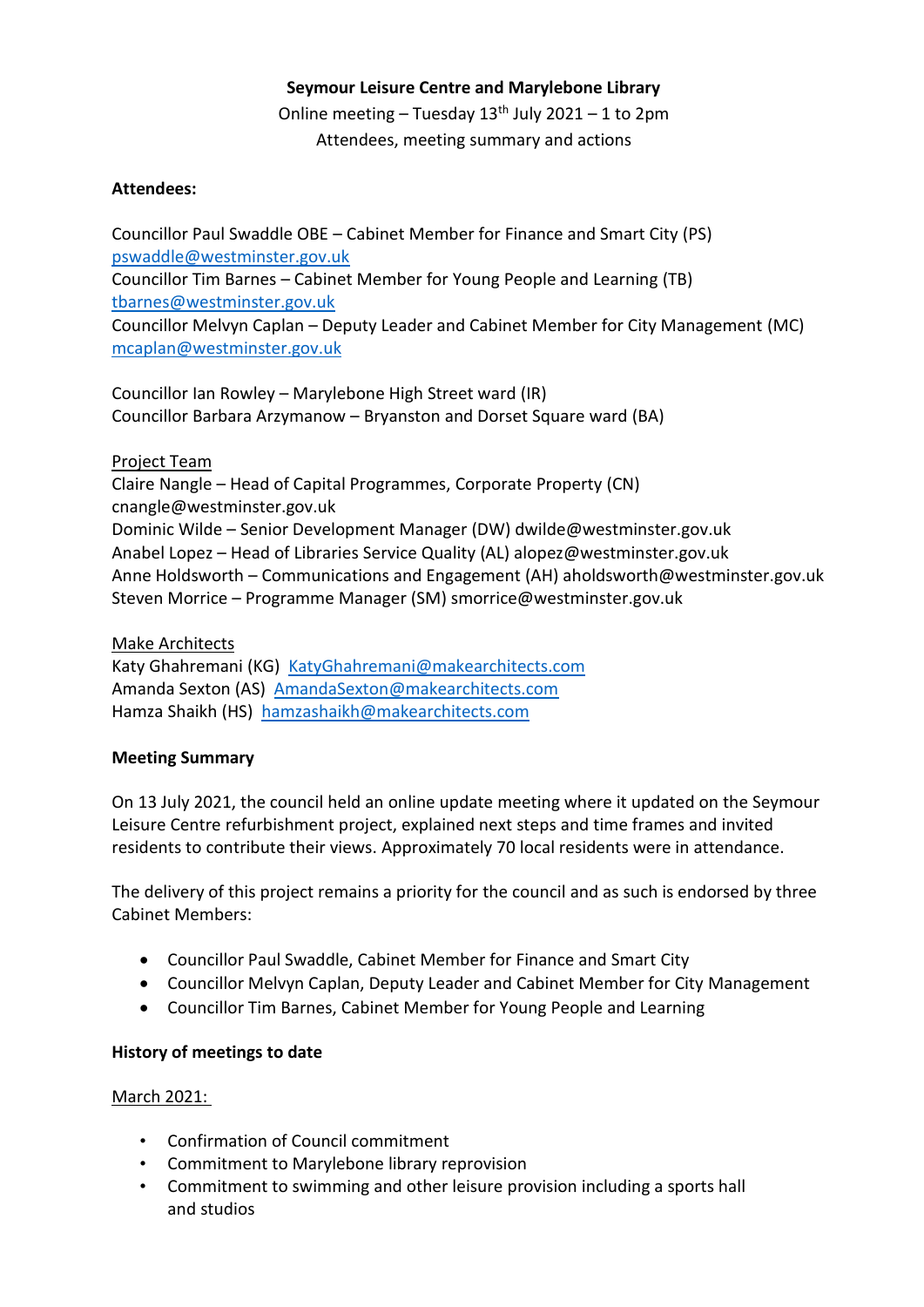# May 2021:

- Exploration of options to enhance service provision
- Commitment to expedite the project given previous delays
- Planning application submitted for temporary gates to prevent anti-social behaviour

# **Key themes of Questions and Answers**

# Existing building / Building management

- One attendee noted an interest in more space for their martial arts group.
	- $\circ$  Cllr Swaddle responded by saying he wants all clubs currently using the building to be able to continue using it post refurbishment
- Has the roof been surveyed and when it will be fixed?
	- $\circ$  Cllr Caplan responded to say he is aware of the roof issues and that the council is looking at all essential repairs
- How much space is being lost for leisure centre uses with the library moving there?
	- o Cllr Barnes said space is being added to the building so the total space available for gym, library and other uses together will be greater in the future than now
- Attendees asked for clarification on the "temporary gates" to be installed at the rear of Seymour Leisure Centre and if the gates open and close, they're still permanent
	- $\circ$  The gates will be solid, open and close and permanent for the time period that they are there. The planning application is temporary on the basis that the gates may only be in place for a few years until the refurbishment may make them redundant.
- What is happening inside the mansard roof space and are these spaces viable for use?
	- $\circ$  Cllr Caplan said we have looked into this. It's a question of balancing the cost against the benefit of potential uses. Overall, we think that there is enough space in the building currently to incorporate all uses without using the roof space.

# Café

- A number of views were expressed on the new café space. Some attendees questioned the need to have a cafe as there are many already in the area. Another said a cafe is important for parents and carers who end up spending a lot of time in venues and cannot leave children unattended.
- An attendee also raised concerns that a café is not suitable for children and that a refreshment area would be better suited.
- Cllr Caplan confirmed that there might be a 'community space' with refreshments provided rather than a traditional café.

# Pools

- A number of attendees including regular pool users noted that existing pool space is beautiful and expressed how well-appreciated it is.
- A number highlighted the importance of a having a good swimming pool in this location accessible for everyone, especially noting its benefits for the younger generation.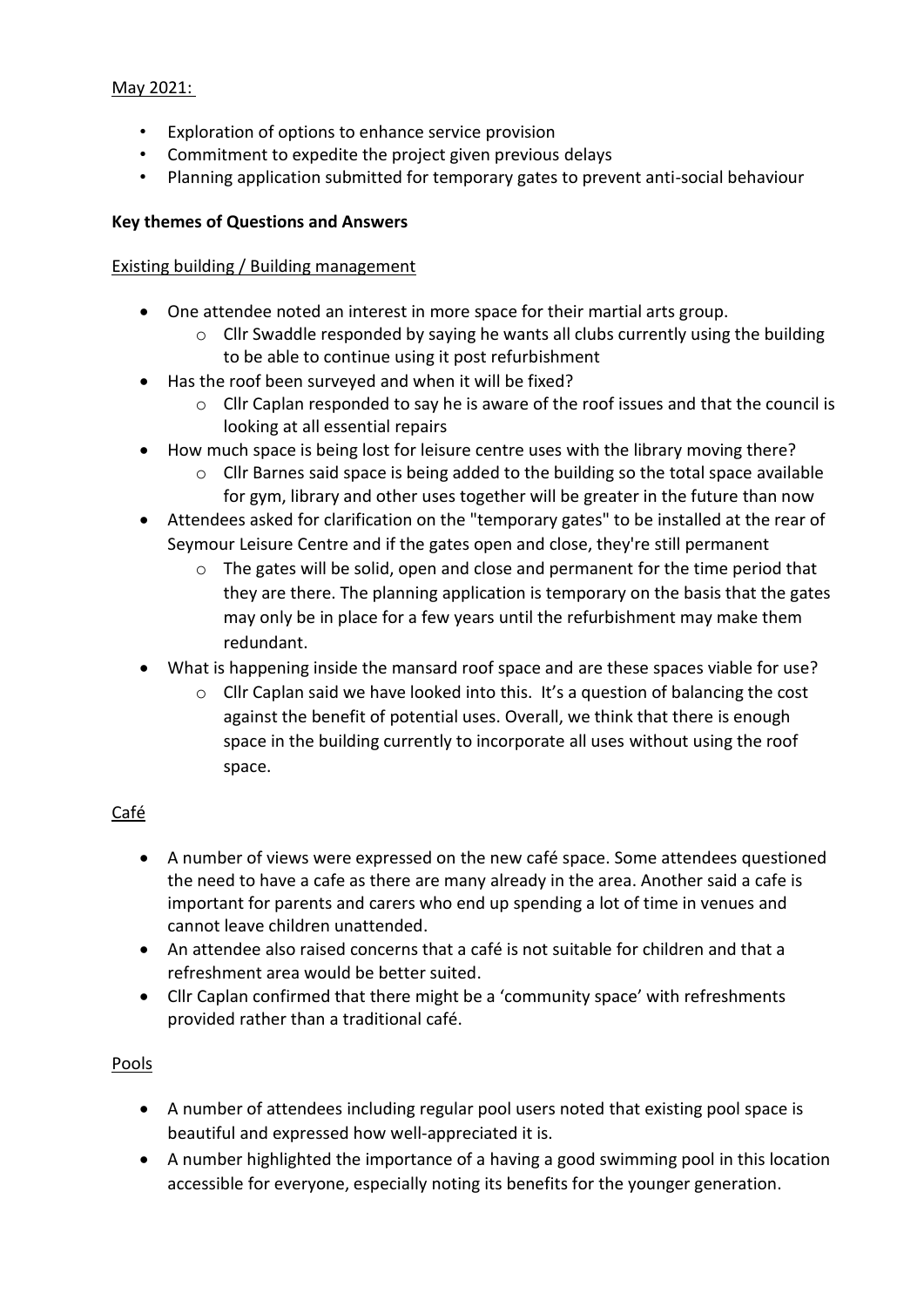- One attendee recommended the council consider a pool with adjustable pool depth to allow water polo as well as normal swimming uses. They noted there are not many pools that offer adequate depth for this sport.
	- o Cllr Caplan responded to say this is something the council will consider.

# Library

- A number of residents felt strongly about the library being a community space for supported learning, IT skills and a reading.
- Attendees agreed that an IT space is essential for local residents, especially those who don't have IT at home or need help with using it.
	- o Cllr Barnes responded to say the council is looking at all requirements and appreciates everyone's needs and ideas.
- Is there any plan to house the original Marylebone library?
- Has it always been the intention to move the library to Seymour Leisure Centre?
	- $\circ$  Cllr Barnes clarified it has not always been, but that this has been the plan for some time and since other options have been considered and rejected as unsuitable. A new library at Church Street is also being developed along with the new homes.

# Architects

- Will Make Architects will be taking the project forward.
	- o Claire Nangle (Head of Capital Programmes) said we are procuring architects now and hope that Make will submit a tender. However, the process is open to all architects who are on the Council's 'Dynamic Purchasing System'

# Sports courts

- A few questions were asked about the badminton and squash courts moving and how this may affect the space for other groups using the basement.
	- $\circ$  This is a level of detail that we don't have currently. The overall aim of the project is to increase flexible space for local groups to use.

# Club and groups

- Marylebone Mums & Dads requested a space that can be used for hire at a reasonable price. Also asked what the plans are for an interim soft play space.
	- o Cllr Caplan responded to say this is being looked into.
- An attendee who is a member of Serpentine Running Club and local resident asked for details of how to put forward requirements and aspirations through the informal consultation.
	- $\circ$  Further informal engagement will be held over the summer ahead of preplanning consultation. In the meantime, you can submit feedback online at westminster.gov.uk/Seymour.

# Clubs and groups during refurbishment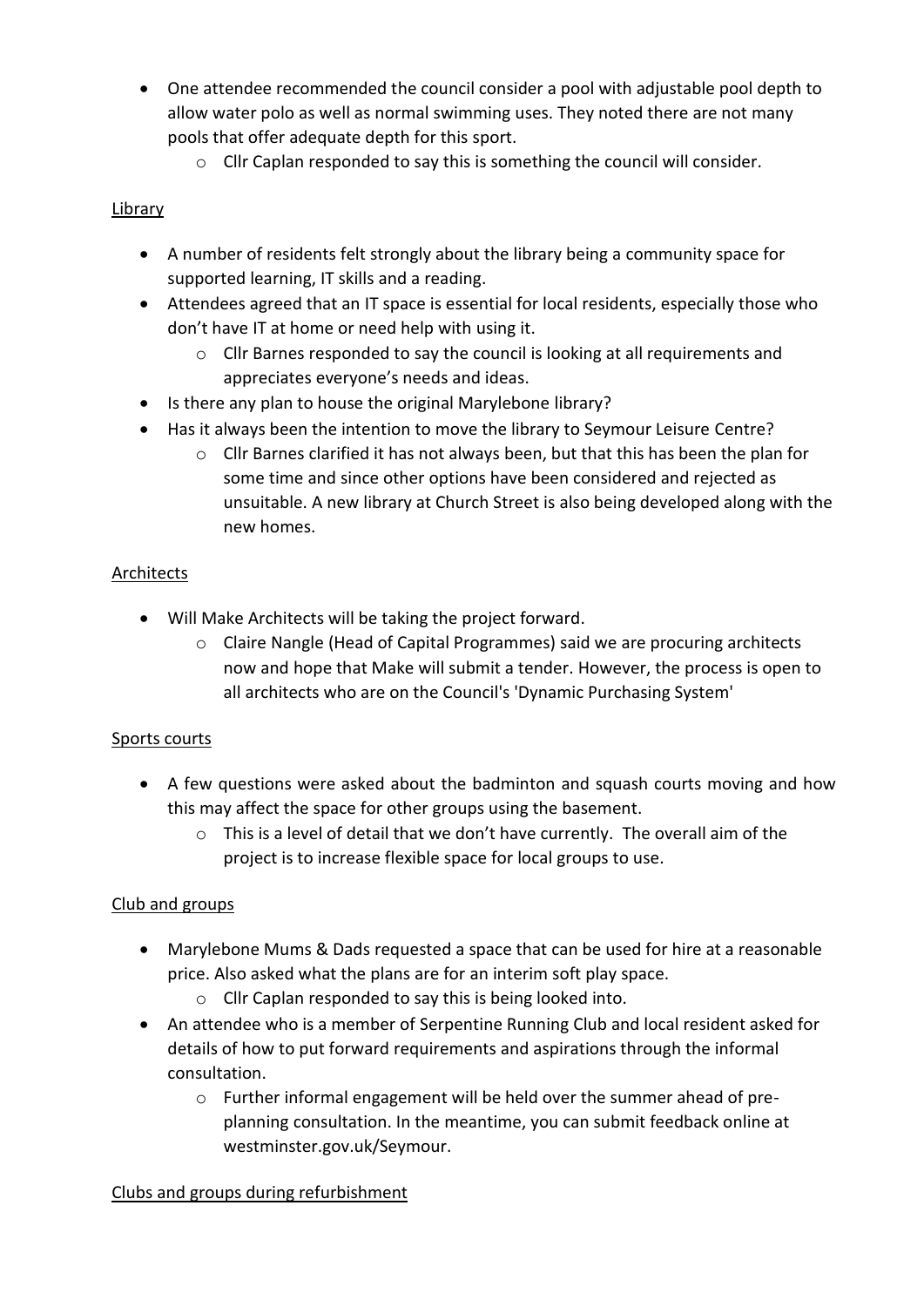- The martial arts club is currently open every day all day and an attendee from the club asked if, post refurbishment, the club will still have the same facilities.
	- $\circ$  Cllr Caplan responded to say he fully understood their needs and the council will be having direct conversations with all existing clubs. He also asked them to use the website to record their feedback.
- A few attendees asked about the use of the basement space.
	- o Cllr Barnes said there are no specific plans for groups yet, but anyone making use of the space at present will be welcome to look at the options to book in future.

# The project

- How long will the building be closed for?
	- $\circ$  Planning process in December 2021. Cllr Caplan said the Council will do the rebuilding in stages, so that not everything is closed at the same time.
- The Council should think about residents' needs as well as those of schools.
- Are there are any working groups residents can join?
	- o Cllr Barnes reaffirmed that this meeting, and the wider consultation are part of our local engagement.
- A few people said that the Council should consider the overall ambiance, currently the plans sound frenetic and hopes the sound insulation will be adequate with quiet zones introduced.

# Gym

• Weights / machines gym are very popular with men and women and well used and want to know where it is within the plans.

# **Actions from the meeting**

- 1. Meeting summary (this document), PDF of the slides, to be circulated to meeting attendees and posted on the dedicated webpage.
- 2. Date of next meeting to be arranged after the summer
	- a. In the meantime, ask stakeholders for their preferred time slot AM/PM/Eve
	- b. 'Hold the date/time' in diaries agenda to follow
- 3. Attendees to promote the next update meeting to membership, once date is secured, to secure as many participants as possible